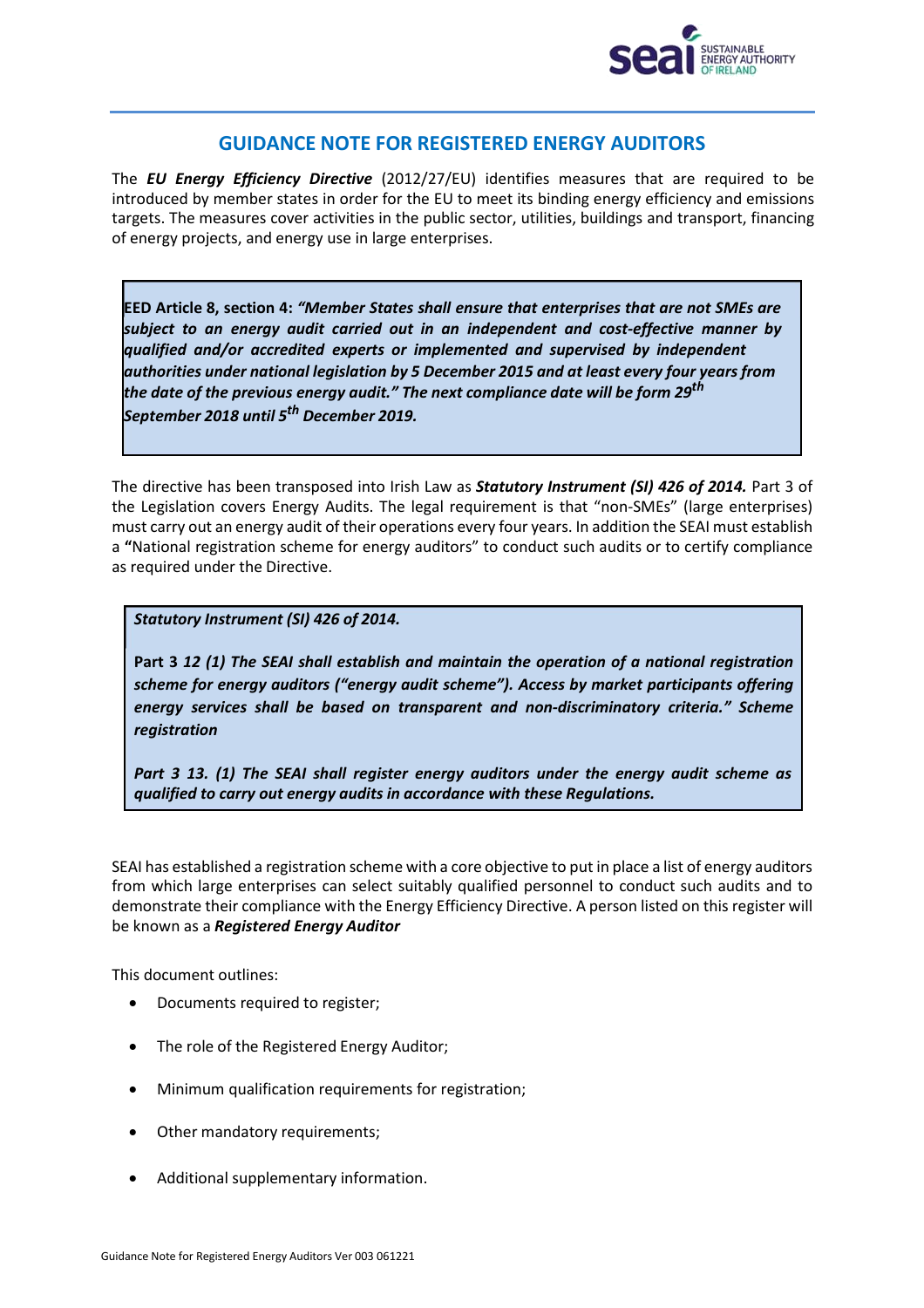# **DOCUMENTS REQUIRED TO REGISTER**

The following will be required in order to be considered for registration:

- 1. Fully completed and signed **Registration Form**;
- 2. Registered Energy Auditors Certificate of Insurance Form;
- 3. Tax Clearance Certificate;
- 4. Copy of Degree Certificate;<br>5. Copy of any other additiona
- 5. Copy of any other additional registrations, educational certificates/qualifications;
- 6. Certified copy of driver's license or passport;
- 7. Any other declarations as may be required under the registration process.

# **ROLE OF REGISTERED ENERGY AUDITOR**

Once registered the Registered Energy Auditor may be procured to undertake an energy audit on behalf of the large enterprise to comply with their obligation under the Directive as outlined in the Energy Audit Scheme Guidance Note.

The completed audit should meet the provisions outlined Annex VI of the EU Energy Efficiency Directive (2012/27/EU) and this includes any alternative route to compliance being considered.

Once the audit is complete, the Registered Energy Auditor should present the findings to the senior management of the client company for sign off by CEO or Senior Director.

A person representing themselves as a Registered Energy Auditor who is not on the published SEAI Register is committing an offence.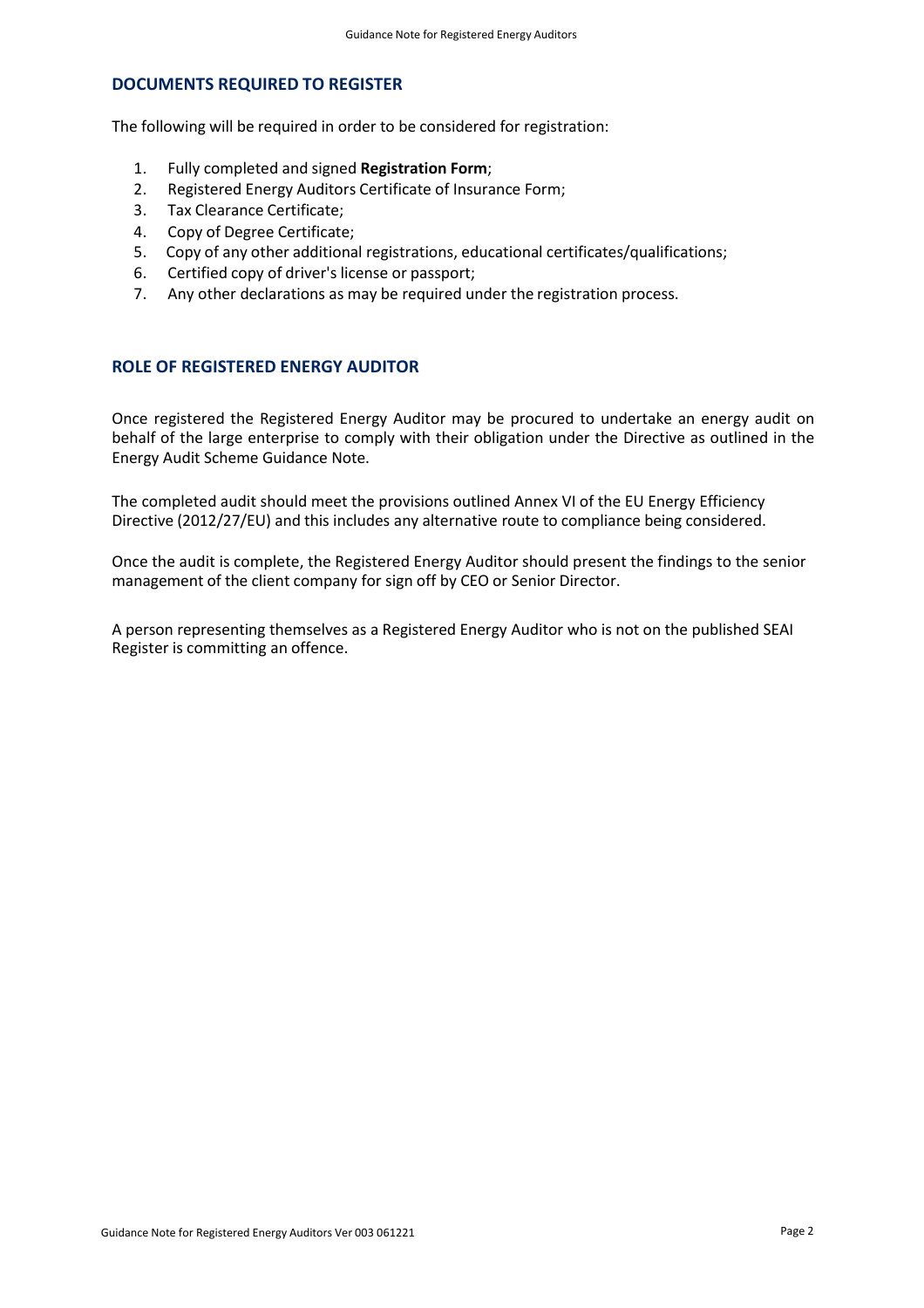## **MINIMUM QUALIFICATION REQUIREMENTS FOR REGISTERED ENERGY AUDITORS**

# **To fulfil the minimum requirementsin order to be included on the Register of Energy Auditors, applicants will need to possess the following criteria:**

1. The applicant must have been awarded an appropriate related technical qualification, minimum Level 7 Ordinary Bachelor Degree as defined by the National Framework of Qualifications (NFQ) in a relevant discipline such as engineering, architecture or building services;

## **AND**

2. The applicant must have completed a minimum 7 years relevant professional work experience since achieving the above primary 3<sup>rd</sup> level degree:

## **AND**

3. The applicant must have been awarded a minimum of one of the following titles or have the registration:

SEAI acknowledges the comprehensive approach which professional bodies apply to their courses, qualifications and/or competence assessment of their members. Therefore anyone listed on an established register with any one of the following qualifications/registrations below are currently deemed to have fulfilled the third registration requirement:

- a. Energy Institute Chartered Energy Engineer;
- b. Energy Institute Chartered Energy Manager;
- c. Association of Energy Engineers Certified Energy Manager;
- d. Association of Energy Engineers Certified Energy Auditor;
- e. Practicing Non Domestic BER Assessor Registered with SEAI;

Please note these lists are subject to change and update. SEAI reserves the right to alter any of the above minimum requirements at their discretion.

# **OTHER MANDATORY REQUIREMENTS**

#### **Code of Practice**

All auditors will be required to sign up to a Code of Practice for Registered Energy Auditors

#### **Insurance**

Auditors are required to have the following Insurance as a condition of registration:

Public/Products Liability Insurance with a minimum limit of €6,500,000 any one event for Public Liability;

Professional liability insurance with a minimum limit of €1,300,000 for any one claim; Employers Liability Insurance (applicable to employer/employee registrations only). Policy provides an indemnity limit of not less than €13,000,000 for any one event.